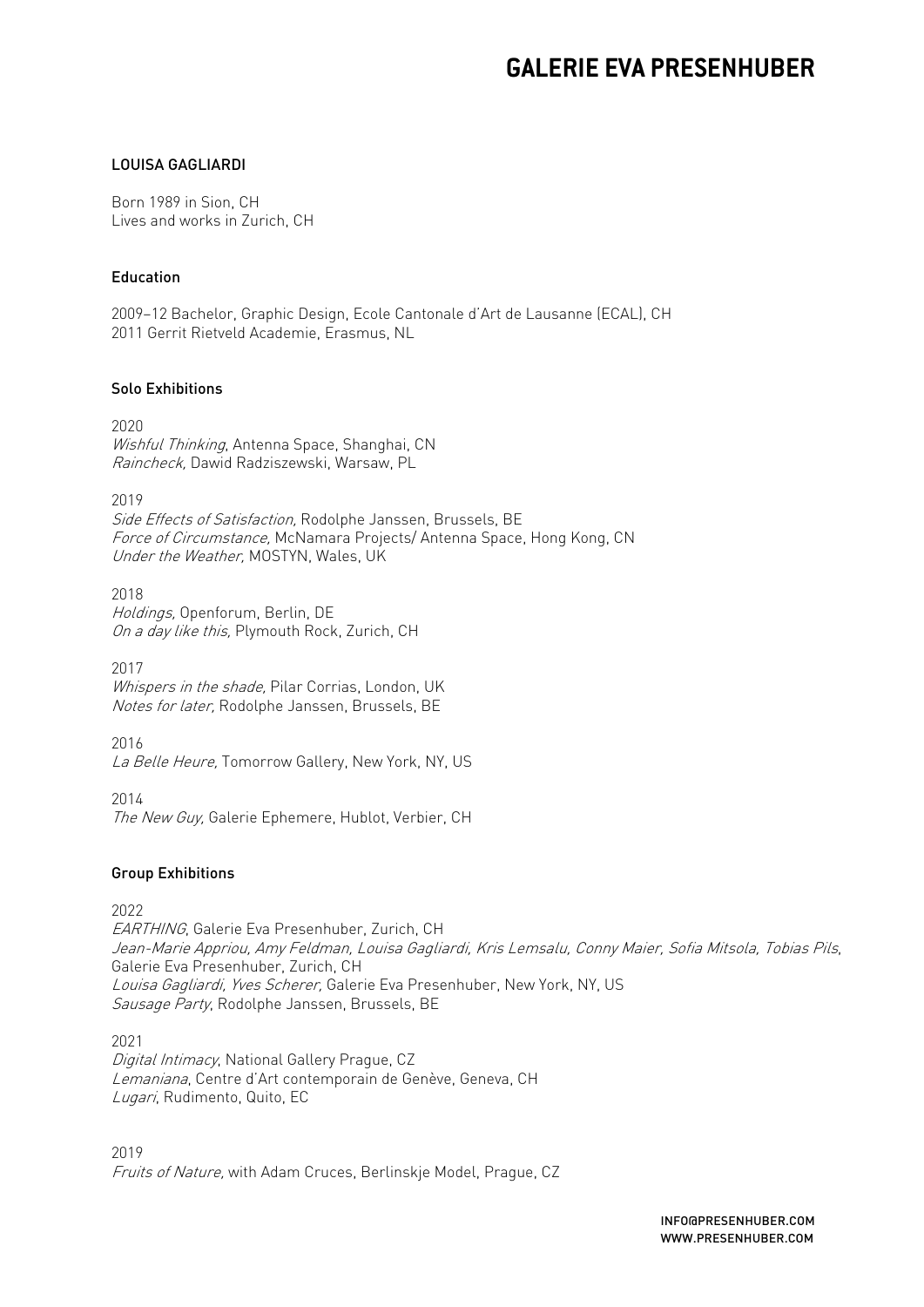# **GALERIE EVA PRESENHUBER**

La Métamorphose de l'Art imprimé, Verein für Orgininal Graphik, Zurich, CH Observer of the Techniques, Wallriss, Fribourg, CH The Kind Stranger, UN Art Center, Shanghai, CN Dog Days, C-L-E-A-R-I-N-G, Brooklyn, NY, US FOAF, Dawid Radziszewski, Warsaw, PL

#### 2018

drawings, 650mAh, Hove, UK On the Road, Aargauer Kunsthaus, Aarau, CH Tronc Mental, Centre d'art contemporain de Neuchatel, Neuchatel, CH No Fear of Fainting in a Gym, Kunsthalle Sankt Gallen, St. Gallen, CH Deleted Scene(s), with Adam Cruces, Joseph Tang, Paris, FR

#### 2017

birds, cigarettes, guitars, eyes and trees, Rodolphe Janssen, Brussels, BE Being There, Louisiana Museum of Modern Art, Humlebæk, DK Mount Analogue, Platform, Stockholm, SE Werkschau 2017, Museum Haus Kontruktiv, Zurich, CH Cul-de-Sac, Antenna Space, Shanghai, CN Sans-Titre 3, Paris, FR Tastes like headaches, with Adam Cruces, kim?, Riga, LV Cold Sweat, with Manon Wertenbroek, La Plage, Paris, FR

2016

Hinter jedem Berg, Helmhaus, Zurich, CH Mostly viewed by cows, Art Safiental, Tenna, CH La Vitesse des Images, Instituto Svizzero, Roma, IT Hypnic Jerk, Smart Objects, Los Angeles, CA, US Exercices in Style, Suprainfinit, Bucharest, RO For Granted, Hole of the Fox, Antwerp, BE Design & Crime, Galerie Hussenot, Paris, FR Over and Under, with Adam Cruces, monCHERI, Brussels, BE Surreal, König Galerie, Berlin, DE Mirrors, DUVE, Berlin, DE Over and Under, monCHERI, Brussels, BE Walking Errands, with Adam Cruces, The Cabin, Los Angeles, CA, US

2015

A perfect Lie, Galerie Jeanroch Dard, Brussels, BE Filter Bubble, Luma Foundation, Zurich, CH Madrugada, Tomorrow Gallery, New York, NY, US Cookie Gate, Ellis King, Dublin, IE A Form is a Social Gatherer, Plymouth Rock, Zurich, CH Madrugada, with Fay Nicolson, Tomorrow Gallery, New York, US

2014 World Music, Carlos/Ishikawa, London, UK

#### Awards and Grants

2021 Swiss Art Awards 2021 (shortlisted) 2020